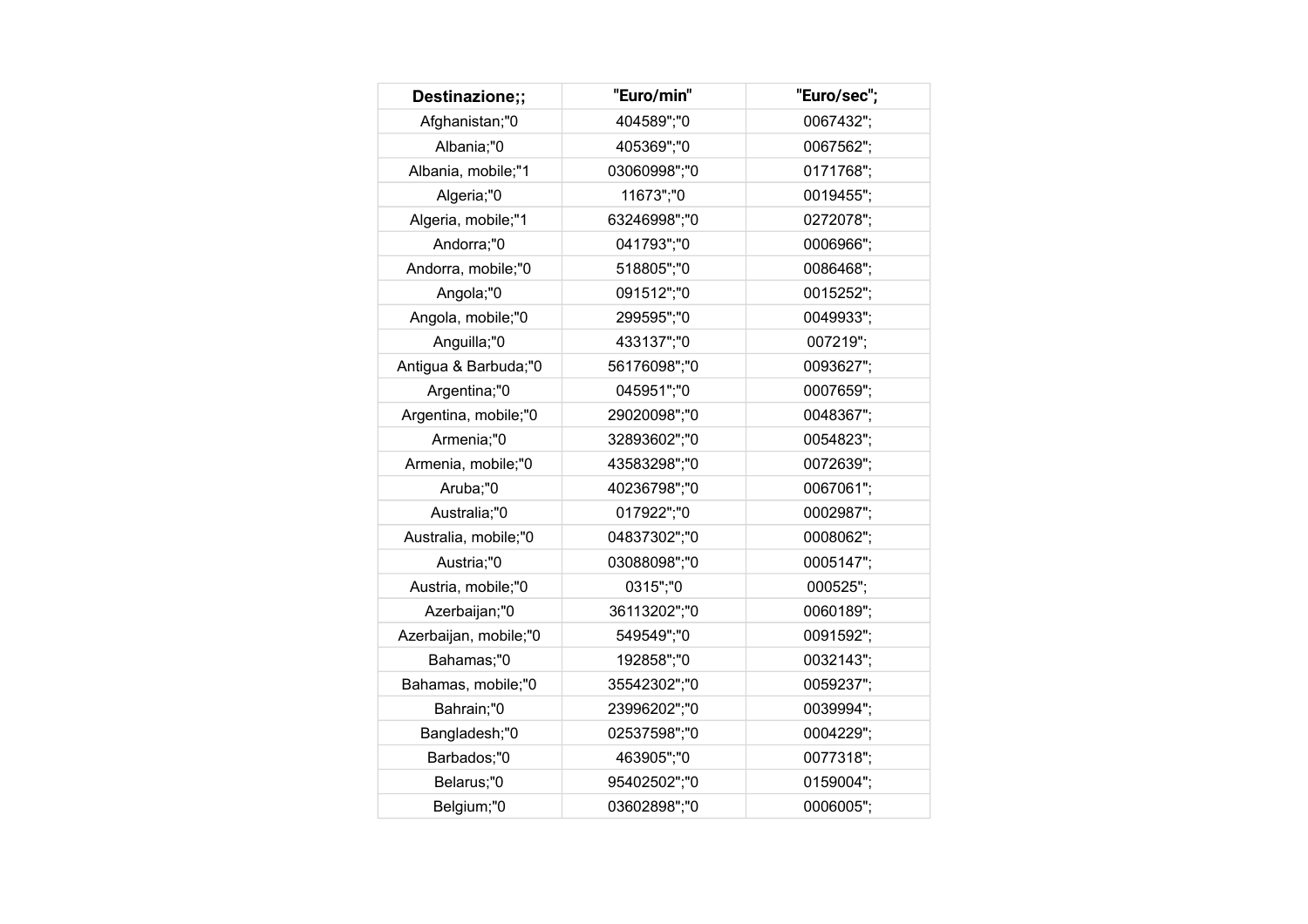| Belgium, mobile;"1           | 082286";"0   | 0180381"; |
|------------------------------|--------------|-----------|
| Belize;"0                    | 41220102";"0 | 00687";   |
| Benin;"0                     | 72622902";"0 | 0121038"; |
| Bermuda;"0                   | 05899902";"0 | 0009833"; |
| Bhutan;"0                    | 10324902";"0 | 0017208"; |
| Bolivia;"0                   | 40054998";"0 | 0066758"; |
| Bolivia, mobile;"0           | 38737398";"0 | 0064562"; |
| Bosnia-Herzegovina;"0        | 380457";"0   | 006341";  |
| psnia-Herzegovina, mobile;'  | 961848";"0   | 0160308"; |
| Botswana;"0                  | 32893602";"0 | 0054823"; |
| Botswana, mobile;"0          | 45470598";"0 | 0075784"; |
| Brazil;"0                    | 013176";"0   | 0002196"; |
| Brazil, mobile;"0            | 02519898";"0 | 00042";   |
| Brunei Darussalam;"0         | 062013";"0   | 0010336"; |
| Bulgaria;"0                  | 01647";"0    | 0002745"; |
| Bulgaria, mobile;"0          | 93178998";"0 | 0155298"; |
| Burkina Faso;"0              | 57651102";"0 | 0096085"; |
| Burkina Faso, mobile;"0      | 71417598";"0 | 0119029"; |
| Burundi;"1                   | 00060698";"0 | 0166768"; |
| Cambodia;"0                  | 111654";"0   | 0018609"; |
| Cameroon;"0                  | 186831";"0   | 0031139"; |
| Cameroon, mobile;"0          | 70957602";"0 | 0118263"; |
| Canada;"0                    | 013164";"0   | 0002194"; |
| Cape Verde Islands;"0        | 494991";"0   | 0082499"; |
| Cayman Islands;"0            | 31466202";"0 | 0052444"; |
| Central African Rep;"0       | 801723";"0   | 0133621"; |
| entral African Rep, mobile;" | 103856";"0   | 0183976"; |
| Chad;"1                      | 00330398";"0 | 0167217"; |
| Chad, mobile;"1              | 09656";"0    | 018276";  |
| Chile;"0                     | 05715102";"0 | 0009525": |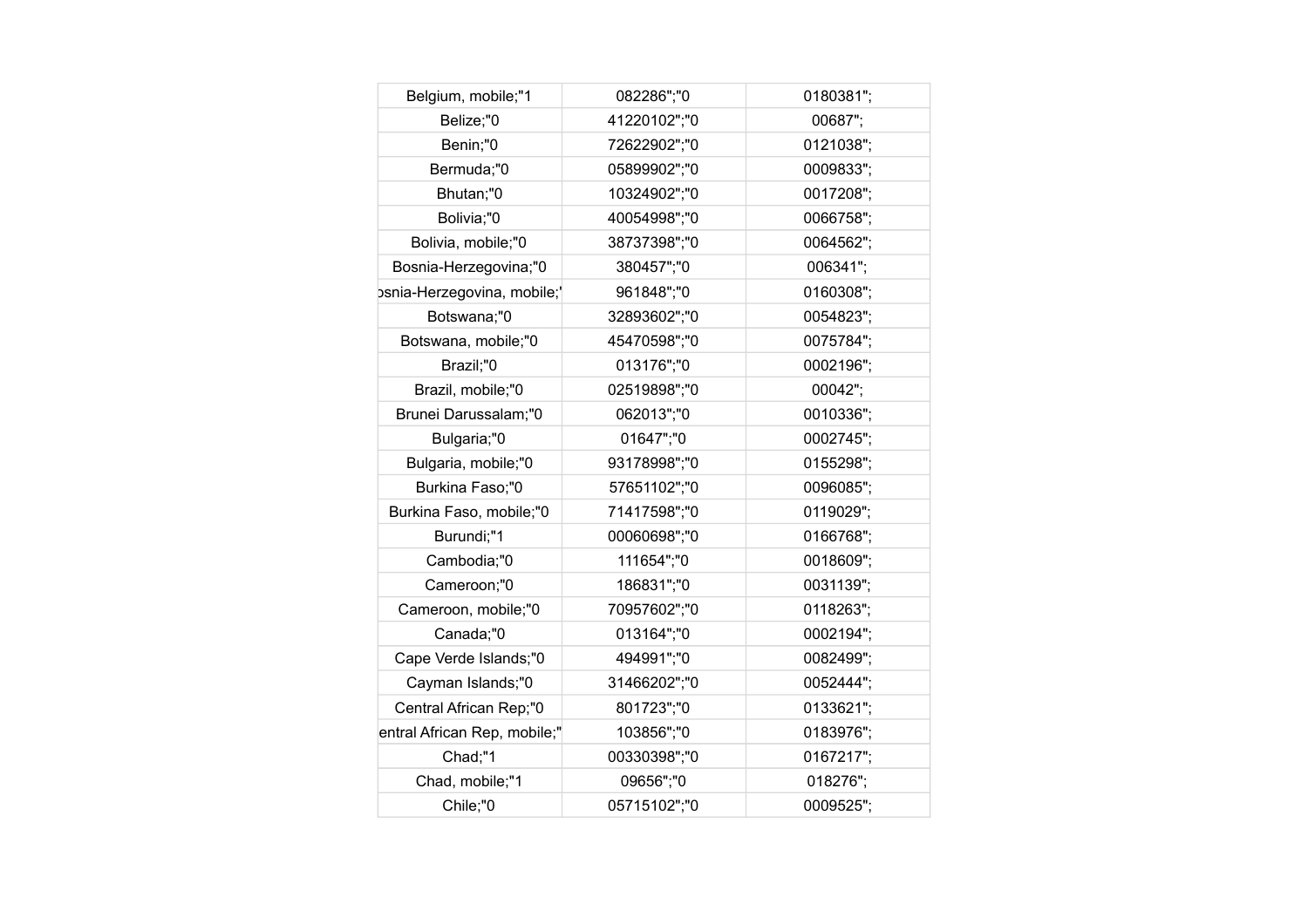| Chile, mobile;"0          | 03195198";"0 | 0005325"; |
|---------------------------|--------------|-----------|
| China;"0                  | 44534898";"0 | 0074225"; |
| Colombia;"0               | 026352";"0   | 0004392"; |
| Colombia, mobile;"0       | 011364";"0   | 0001894"; |
| Comoros;"0                | 854061";"0   | 0142344"; |
| Congo;"1                  | 05183498";"0 | 0175306"; |
| Costa Rica;"0             | 032037";"0   | 000534";  |
| Costa Rica, mobile;"0     | 139251";"0   | 0023209"; |
| Croatia;"0                | 01132398";"0 | 0001887"; |
| Croatia, mobile;"0        | 04035198";"0 | 0006725"; |
| Cuba;"1                   | 30289898";"0 | 021715";  |
| Cyprus;"0                 | 01268802";"0 | 0002115"; |
| Cyprus, mobile;"0         | 19555398";"0 | 0032592"; |
| Cyprus, North;"0          | 35685";"0    | 0059475"; |
| Czech Republic;"0         | 01647";"0    | 0002745"; |
| Czech Republic, mobile;"0 | 195993";"0   | 0032666"; |
| Denmark;"0                | 01647";"0    | 0002745"; |
| Denmark, mobile;"0        | 02552898";"0 | 0004255"; |
| Diego Garcia;"4           | 758";"0      | 0793";    |
| Djibouti;"0               | 60505902";"0 | 0100843"; |
| Dominica;"0               | 42742698";"0 | 0071238"; |
| Dominican Republic;"0     | 19111302";"0 | 0031852"; |
| Ecuador;"0                | 25594398";"0 | 0042657"; |
| Ecuador, mobile;"0        | 439914";"0   | 0073319"; |
| Egypt;"0                  | 13702998";"0 | 0022838"; |
| Egypt, mobile;"0          | 23599698";"0 | 0039333"; |
| El Salvador;"0            | 28437";"0    | 0047395"; |
| El Salvador, mobile;"0    | 37635798";"0 | 0062726"; |
| Equatorial Guinea;"0      | 851841";"0   | 0141974"; |
| Eritrea;"0                | 40554";"0    | 006759":  |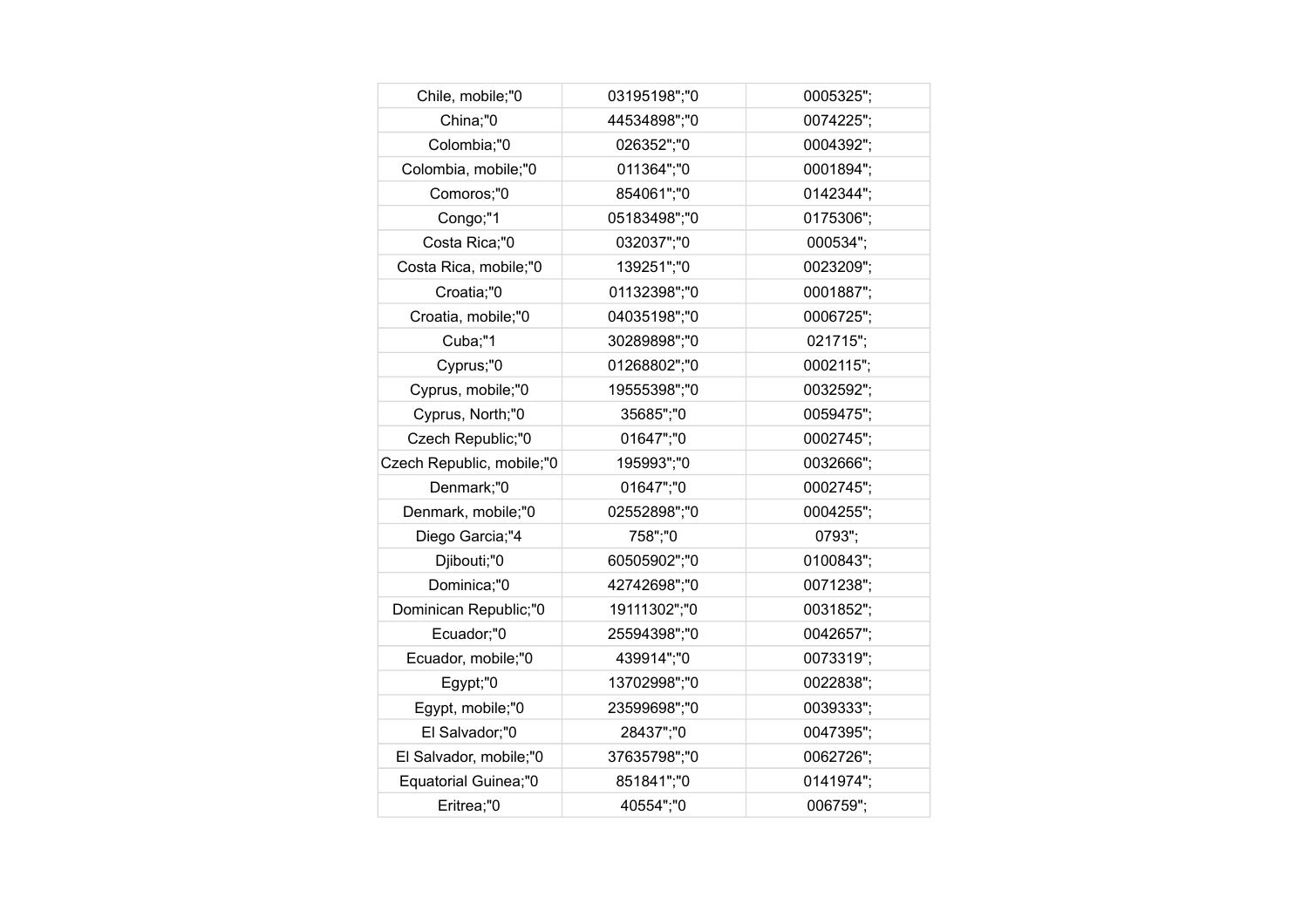| Estonia;"3                 | 088125";"0   | 0514688"; |
|----------------------------|--------------|-----------|
| Estonia, mobile;"3         | 088125";"0   | 0514688"; |
| Ethiopia;"0                | 42996498";"0 | 0071661"; |
| Faroe Islands;"0           | 092232";"0   | 0015372"; |
| Faroe Islands, mobile;"0   | 074733";"0   | 0012456"; |
| Fiji Islands;"0            | 52068402";"0 | 0086781"; |
| Finland;"0                 | 09861498";"0 | 0016436"; |
| Finland, mobile;"0         | 89884998";"0 | 0149808"; |
| France;"0                  | 01235202";"0 | 0002059"; |
| France, mobile;"0          | 039528";"0   | 0006588"; |
| French Antilles;"0         | 25249098";"0 | 0042082"; |
| French Antilles, mobile;"0 | 28103898";"0 | 004684";  |
| French Polynesia;"0        | 44677602";"0 | 0074463"; |
| Gabon;"0                   | 82138902";"0 | 0136898"; |
| Gambia;"4                  | 758";"0      | 0793";    |
| Georgia;"0                 | 4758";"0     | 00793";   |
| Georgia, mobile;"0         | 54177798";"0 | 0090296"; |
| Germany;"0                 | 01235202";"0 | 0002059"; |
| Germany, mobile;"0         | 03602898";"0 | 0006005"; |
| ermany, Personal Number;'  | 17625";"0    | 1029375"; |
| Ghana;"0                   | 61330602";"0 | 0102218"; |
| Gibraltar;"0               | 067734";"0   | 0011289"; |
| Gibraltar, mobile;"0       | 30613698";"0 | 0051023"; |
| Greece;"0                  | 01091202";"0 | 0001819"; |
| Greece, mobile;"0          | 17746398";"0 | 0029577"; |
| Greenland;"0               | 09436698";"0 | 0015728"; |
| Grenada;"0                 | 42964698";"0 | 0071608"; |
| Guadeloupe;"0              | 01617702";"0 | 0002696"; |
| Guadeloupe, mobile;"0      | 460416";"0   | 0076736"; |
| Guam;"0                    | 02886498";"0 | 0004811": |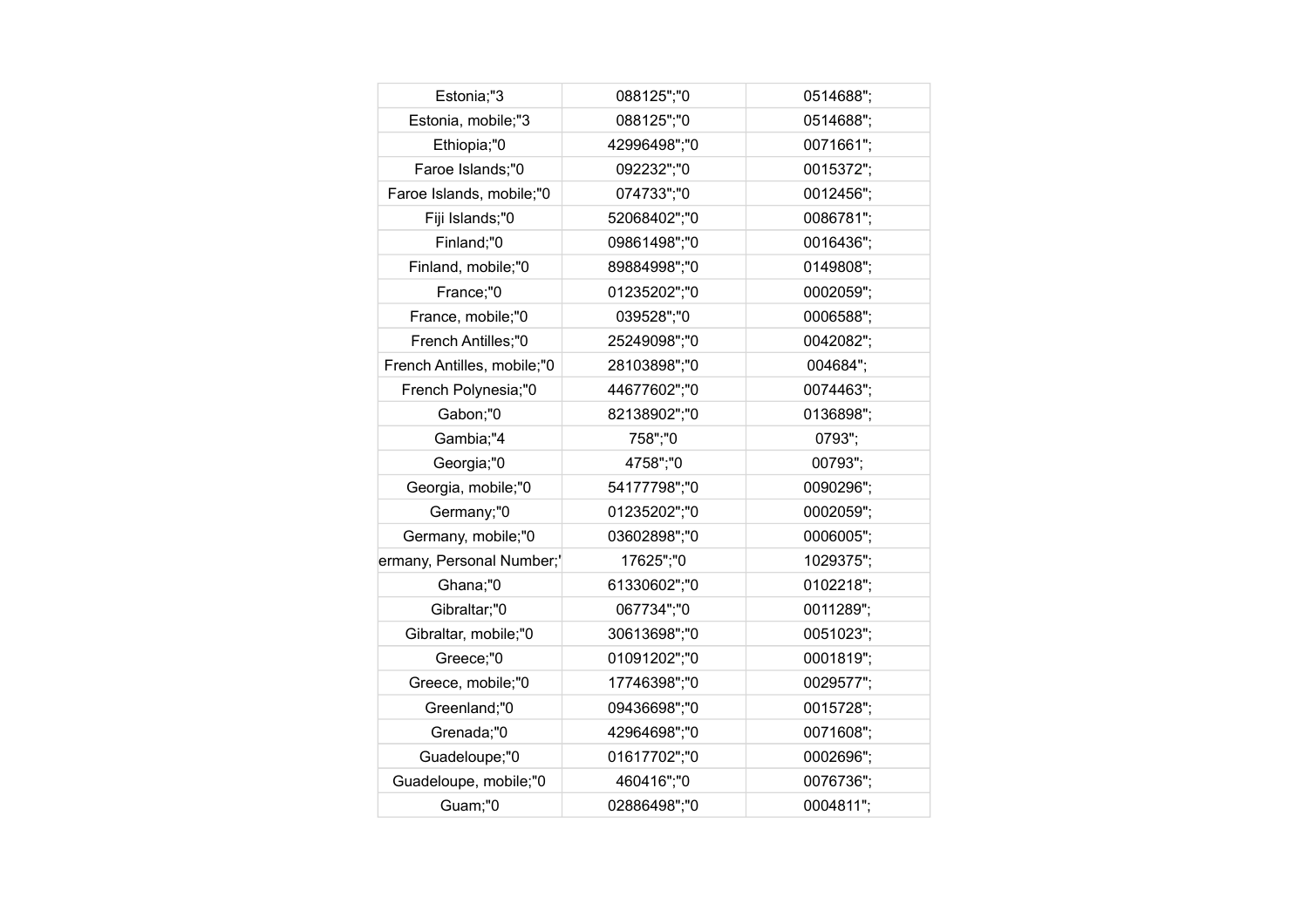| Guatemala;"0              | 265338";"0   | 0044223"; |
|---------------------------|--------------|-----------|
| Guatemala, mobile;"0      | 28500402";"0 | 0047501"; |
| Guinea;"0                 | 934788";"0   | 0155798"; |
| Guinea-Bissau;"1          | 563003";"0   | 0260501"; |
| Guyana;"0                 | 47763";"0    | 0079605"; |
| Haiti;"1                  | 58599998";"0 | 0264333"; |
| Honduras;"0               | 234252";"0   | 0039042"; |
| Honduras, mobile;"0       | 33464598";"0 | 0055774"; |
| Hong Kong;"0              | 05138598";"0 | 0008564"; |
| Hong Kong, mobile;"0      | 066453";"0   | 0011076"; |
| Hungary;"0                | 01647";"0    | 0002745"; |
| Hungary, mobile;"0        | 14699502";"0 | 0024499"; |
| Iceland;"0                | 03067602";"0 | 0005113"; |
| Iceland, mobile;"0        | 048381";"0   | 0008064"; |
| India;"0                  | 02061798";"0 | 0003436"; |
| Indonesia;"0              | 07168698";"0 | 0011948"; |
| Iran;"0                   | 79300002";"0 | 0132167"; |
| Iraq;"0                   | 25249098";"0 | 0042082"; |
| Iraq, mobile;"0           | 385239";"0   | 0064207"; |
| Ireland;"0                | 01132398";"0 | 0001887"; |
| Ireland, mobile;"0        | 061146";"0   | 0010191"; |
| Israel;"0                 | 00523398";"8 | 72E-5";   |
| Israel, mobile;"0         | 03901602";"0 | 0006503"; |
| Israel-Palestine Auth.;"0 | 33750102";"0 | 005625";  |
| Italy;"0                  | 02475";"0    | 0004125"; |
| Italy, mobile;"0          | 0975";"0     | 001625";  |
| Ivory Coast;"0            | 58729602";"0 | 0097883"; |
| Jamaica;"0                | 38492202";"0 | 0064154"; |
| Jamaica, mobile;"0        | 39570702";"0 | 0065951"; |
| Japan;"0                  | 04710402";"0 | 0007851"; |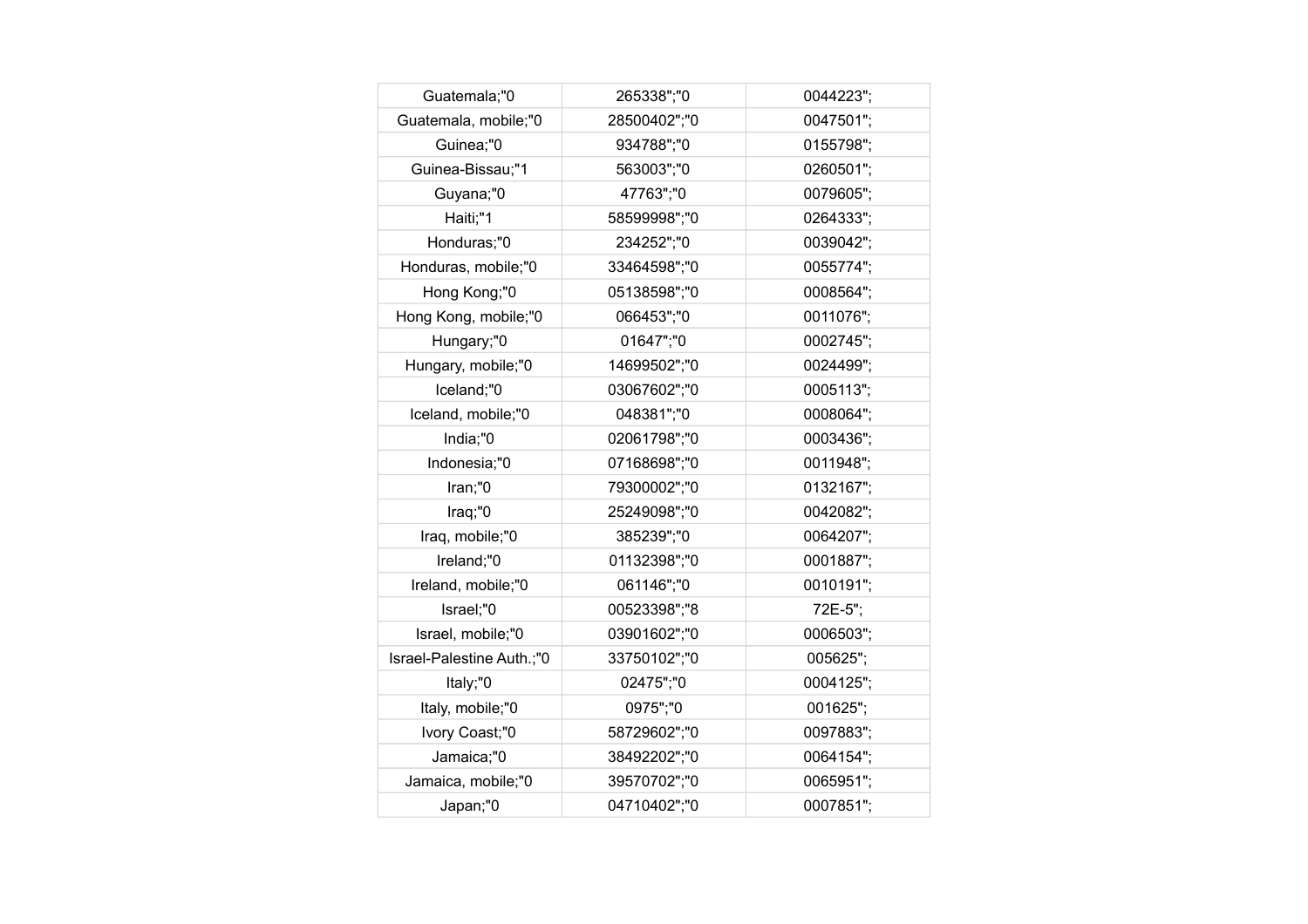| Japan, mobile;"0       | 07295598";"0 | 0012159"; |
|------------------------|--------------|-----------|
| Jordan;"0              | 27770898";"0 | 0046285"; |
| Jordan, mobile;"0      | 327192";"0   | 0054532"; |
| Kazakhstan;"1          | 58599998";"0 | 0264333"; |
| Kenya;"0               | 358119";"0   | 0059687"; |
| Kenya, mobile;"0       | 484206";"0   | 0080701"; |
| Korea North;"4         | 758";"0      | 0793";    |
| Korea South;"0         | 013164";"0   | 0002194"; |
| Korea South, mobile;"0 | 02283798";"0 | 0003806"; |
| Kuwait;"0              | 06629502";"0 | 0011049"; |
| Kuwait, mobile;"0      | 06994302";"0 | 0011657"; |
| Kyrgyzstan;"0          | 73463502";"0 | 0122439"; |
| Laos;"0                | 14242302";"0 | 0023737"; |
| Latvia;"0              | 010089";"0   | 0001682"; |
| Latvia, mobile;"2      | 890692";"0   | 0481782"; |
| Lebanon;"0             | 15558702";"0 | 0025931"; |
| Lebanon, mobile;"0     | 316407";"0   | 0052735"; |
| Lesotho;"0             | 80077098";"0 | 0133462"; |
| Lesotho, mobile;"0     | 88086402";"0 | 0146811"; |
| Liberia;"0             | 79426902";"0 | 0132378"; |
| Libya;"0               | 530358";"0   | 0088393"; |
| Liechtenstein;"1       | 49691798";"0 | 0249486"; |
| Lithuania;"1           | 13931198";"0 | 0189885"; |
| Lithuania, mobile;"1   | 13931198";"0 | 0189885"; |
| Luxembourg;"0          | 018735";"0   | 0003123"; |
| Luxembourg, mobile;"0  | 044469";"0   | 0007412"; |
| Macao;"0               | 17541198";"0 | 0029235"; |
| Macedonia;"0           | 380457";"0   | 006341";  |
| Macedonia, mobile;"0   | 89638002";"0 | 0149397"; |
| Madagascar;"1          | 183632";"0   | 0197272"; |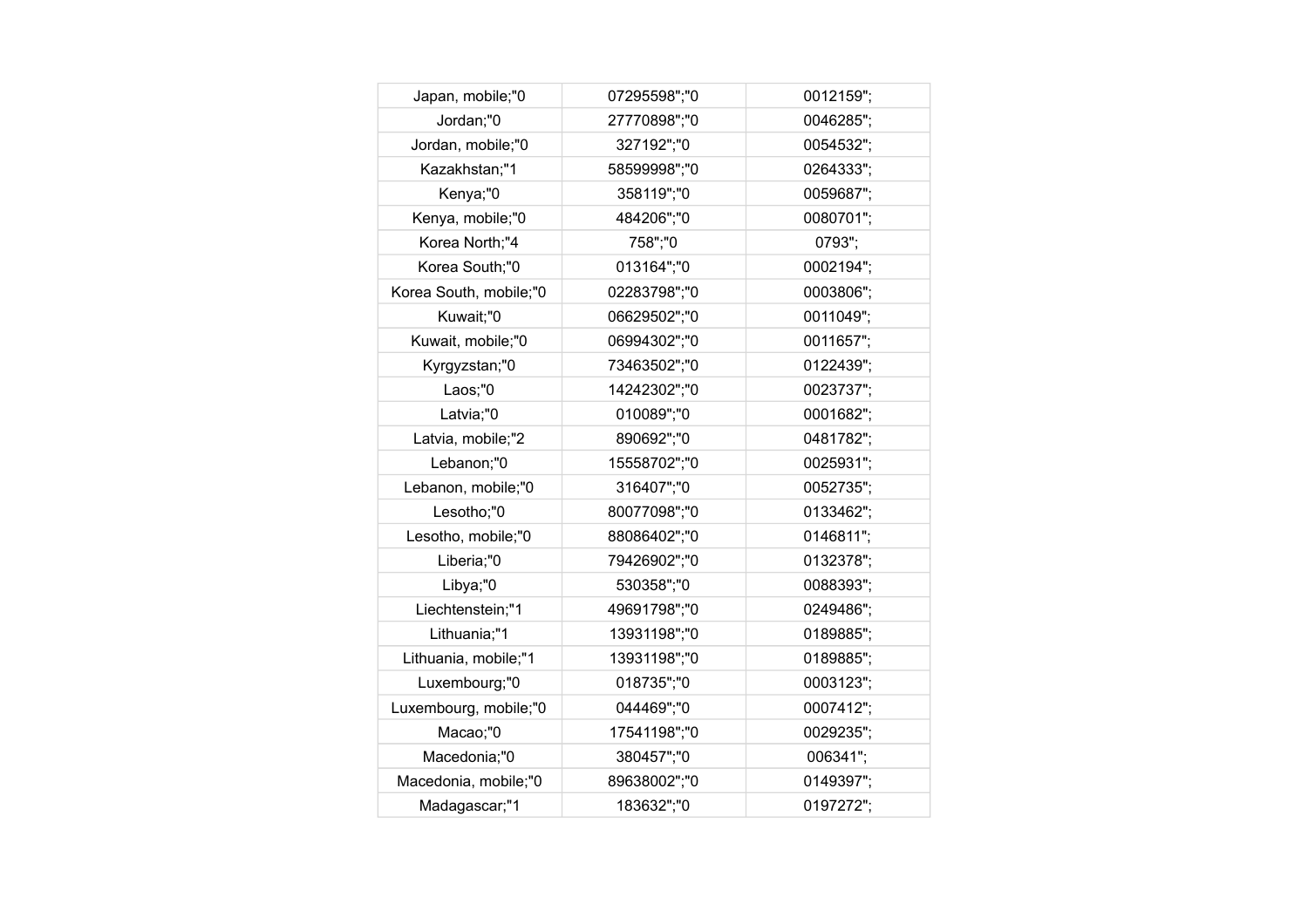| Malawi;"0              | 91195002";"0 | 0151992"; |
|------------------------|--------------|-----------|
| Malaysia;"0            | 019191";"0   | 0003199"; |
| Malaysia, mobile;"0    | 03172002";"0 | 0005287"; |
| Maldives;"1            | 515264";"0   | 0252544"; |
| Mali;"0                | 386508";"0   | 0064418"; |
| Mali, mobile;"0        | 70862502";"0 | 0118104"; |
| Malta;"0               | 00638298";"0 | 0001064"; |
| Malta, mobile;"0       | 95299602";"0 | 0158833"; |
| Marshall islands;"0    | 42488898";"0 | 0070815"; |
| Mauritania;"1          | 153974";"0   | 0192329"; |
| Mauritius;"0           | 30007098";"0 | 0050012"; |
| Mayotte and Reunion;"0 | 245196";"0   | 0040866"; |
| Mexico;"0              | 79300002";"0 | 0132167"; |
| Micronesia;"0          | 964605";"0   | 0160768"; |
| Moldova;"0             | 85191102";"0 | 0141985"; |
| Monaco;"0              | 16181802";"0 | 002697";  |
| Monaco, mobile;"1      | 21795698";"0 | 0202993"; |
| Mongolia;"0            | 02886498";"0 | 0004811"; |
| Montenegro;"0          | 42142698";"0 | 0070238"; |
| Montenegro, mobile;"1  | 359393";"0   | 0226566"; |
| Montserrat;"0          | 45613398";"0 | 0076022"; |
| Morocco;"0             | 53590902";"0 | 0089318"; |
| Morocco, mobile;"1     | 11019998";"0 | 0185033"; |
| Mozambique;"0          | 10150398";"0 | 0016917"; |
| Mozambique, mobile;"0  | 528138";"0   | 0088023"; |
| Myanmar;"0             | 392694";"0   | 0065449"; |
| Myanmar, mobile;"0     | 46216002";"0 | 0077027"; |
| Namibia;"0             | 13845798";"0 | 0023076"; |
| Namibia, mobile;"0     | 39887898";"0 | 006648";  |
| Nepal;"0               | 33084";"0    | 005514":  |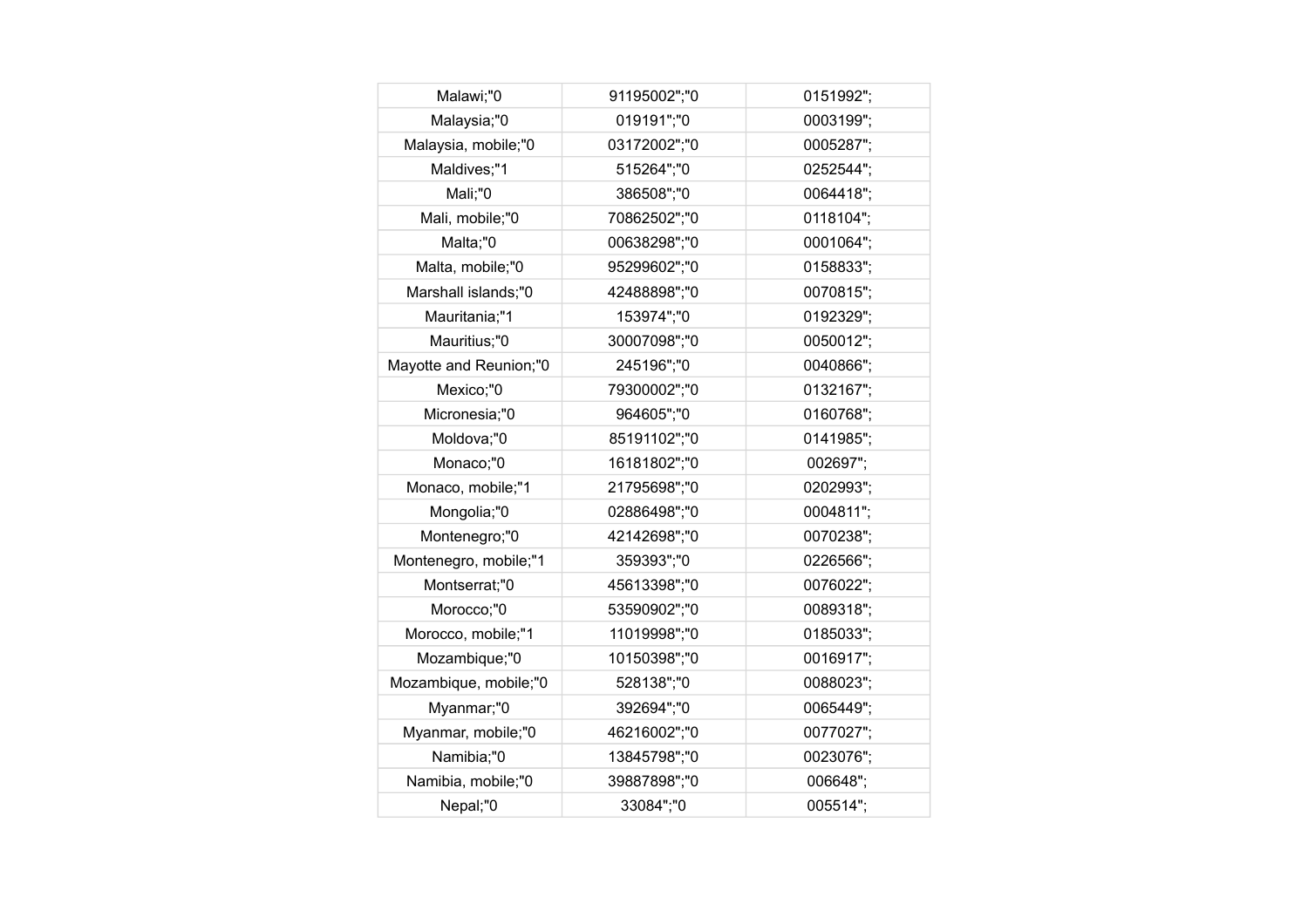| Netherlands;"0          | 01235202";"0 | 0002059"; |
|-------------------------|--------------|-----------|
| Netherlands Antilles;"0 | 25249098";"0 | 0042082"; |
| Netherlands, mobile;"0  | 01894098";"0 | 0003157"; |
| New Caledonia;"0        | 50165202";"0 | 0083609"; |
| New Zealand;"0          | 021411";"0   | 0003569"; |
| New Zealand, mobile;"0  | 085644";"0   | 0014274"; |
| Nicaragua;"0            | 23885202";"0 | 0039809"; |
| Nicaragua, mobile;"0    | 47675202";"0 | 0079459"; |
| Niger;"0                | 58570998";"0 | 0097618"; |
| Nigeria;"0              | 195078";"0   | 0032513"; |
| Northern Marianas;"0    | 071529";"0   | 0011922"; |
| Norway;"0               | 01750002";"0 | 0002917"; |
| Norway, mobile;"0       | 03232302";"0 | 0005387"; |
| Oman;"0                 | 193809";"0   | 0032302"; |
| Oman, mobile;"0         | 43361202";"0 | 0072269"; |
| Pakistan;"0             | 08611998";"0 | 0014353"; |
| Palau;"0                | 48721902";"0 | 0081203"; |
| Palestine;"0            | 33131502";"0 | 0055219"; |
| Panama;"0               | 040284";"0   | 0006714"; |
| Panama, mobile;"0       | 21252402";"0 | 0035421"; |
| Paraguay;"0             | 042987";"0   | 0007165"; |
| Paraguay, mobile;"0     | 07987902";"0 | 0013313"; |
| Peru;"0                 | 1647";"0     | 002745";  |
| Philippines;"0          | 203484";"0   | 0033914"; |
| Philippines, mobile;"0  | 308001";"0   | 0051334"; |
| Poland;"1               | 029375";"0   | 0171563"; |
| Poland, mobile;"0       | 32919498";"0 | 0054866"; |
| Portugal;"0             | 01647";"0    | 0002745"; |
| Portugal, mobile;"0     | 018324";"0   | 0003054"; |
| Puerto Rico;"0          | 03172002";"0 | 0005287"; |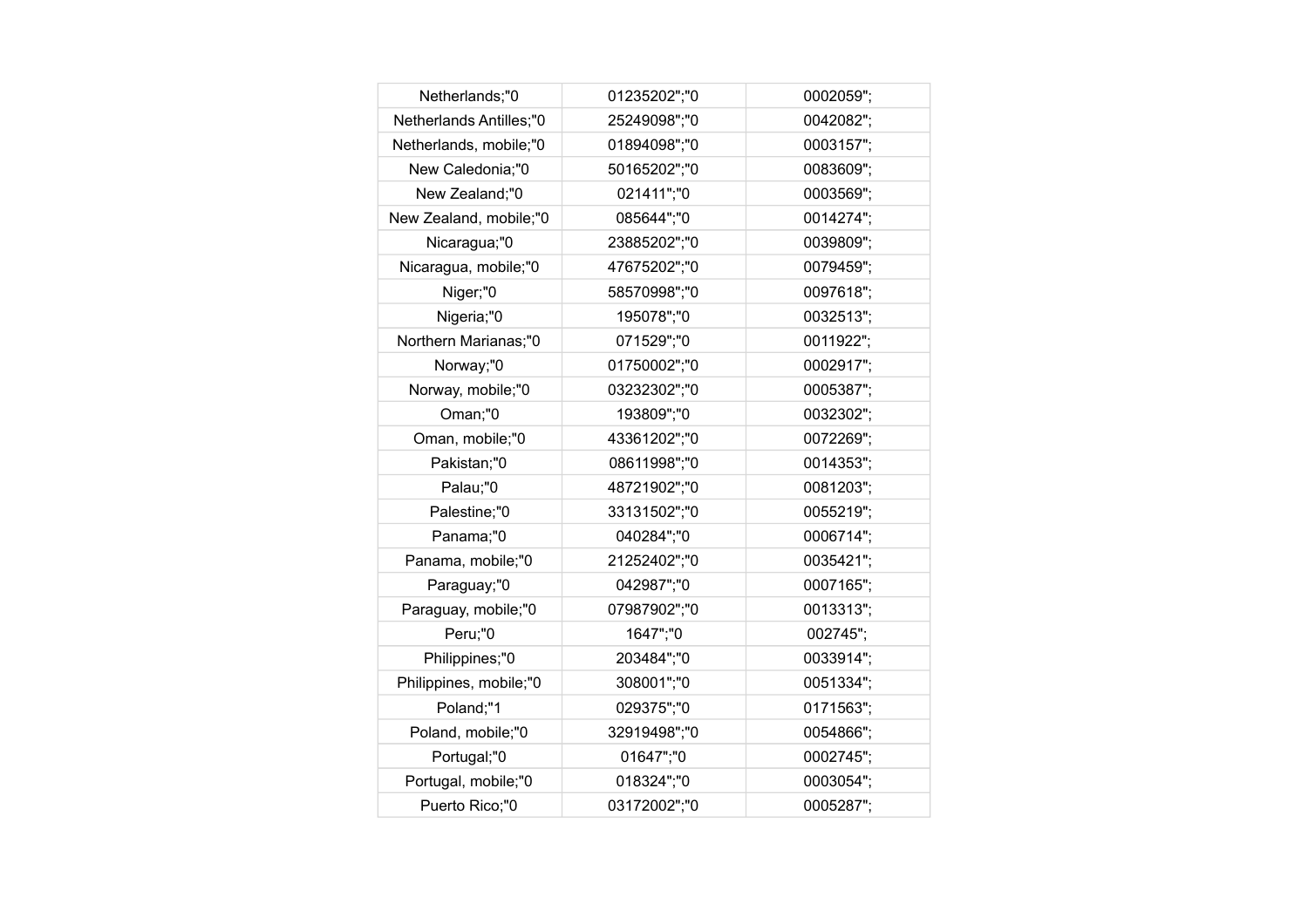| Qatar;"0                   | 314028";"0   | 0052338"; |
|----------------------------|--------------|-----------|
| Romania;"0                 | 01647";"0    | 0002745"; |
| Romania, mobile;"0         | 028617";"0   | 000477";  |
| Russia;"0                  | 131553";"0   | 0021926"; |
| Russia, mobile;"0          | 59250798";"0 | 0098751"; |
| Russia, Moscow;"0          | 02326302";"0 | 0003877"; |
| Russia, St.Petersburg;"0   | 04735098";"0 | 0007892"; |
| Rwanda;"0                  | 51307098";"0 | 0085512"; |
| Samoa (USA);"0             | 05788902";"0 | 0009648"; |
| San Marino;"4              | 1175";"0     | 068625";  |
| San Marino, mobile;"4      | 1175";"0     | 068625";  |
| Saudi Arabia;"0            | 15368298";"0 | 0025614"; |
| Saudi Arabia, mobile;"0    | 291348";"0   | 0048558"; |
| Senegal;"0                 | 81790002";"0 | 0136317"; |
| Serbia;"0                  | 385398";"0   | 0064233"; |
| Serbia, mobile;"0          | 96658398";"0 | 0161097"; |
| Seychelles Island;"1       | 444053";"0   | 0240676"; |
| Sierra Leone;"0            | 92559";"0    | 0154265"; |
| Singapore;"0               | 01839798";"0 | 0003066"; |
| Slovak Republic;"0         | 01647";"0    | 0002745"; |
| Slovak Republic, mobile;"0 | 038088";"0   | 0006348"; |
| Slovenia;"0                | 01750002";"0 | 0002917"; |
| Slovenia, mobile;"0        | 061146";"0   | 0010191"; |
| Somalia;"1                 | 58599998";"0 | 0264333"; |
| South Africa;"0            | 22045398";"0 | 0036742"; |
| South Africa, mobile;"0    | 426951";"0   | 0071159"; |
| Spain;"0                   | 01235202";"0 | 0002059"; |
| Spain, mobile;"0           | 47742498";"0 | 0079571"; |
| Sri Lanka;"0               | 28722498";"0 | 0047871"; |
| St. Kitts & Nevis;"0       | 08247198";"0 | 0013745"; |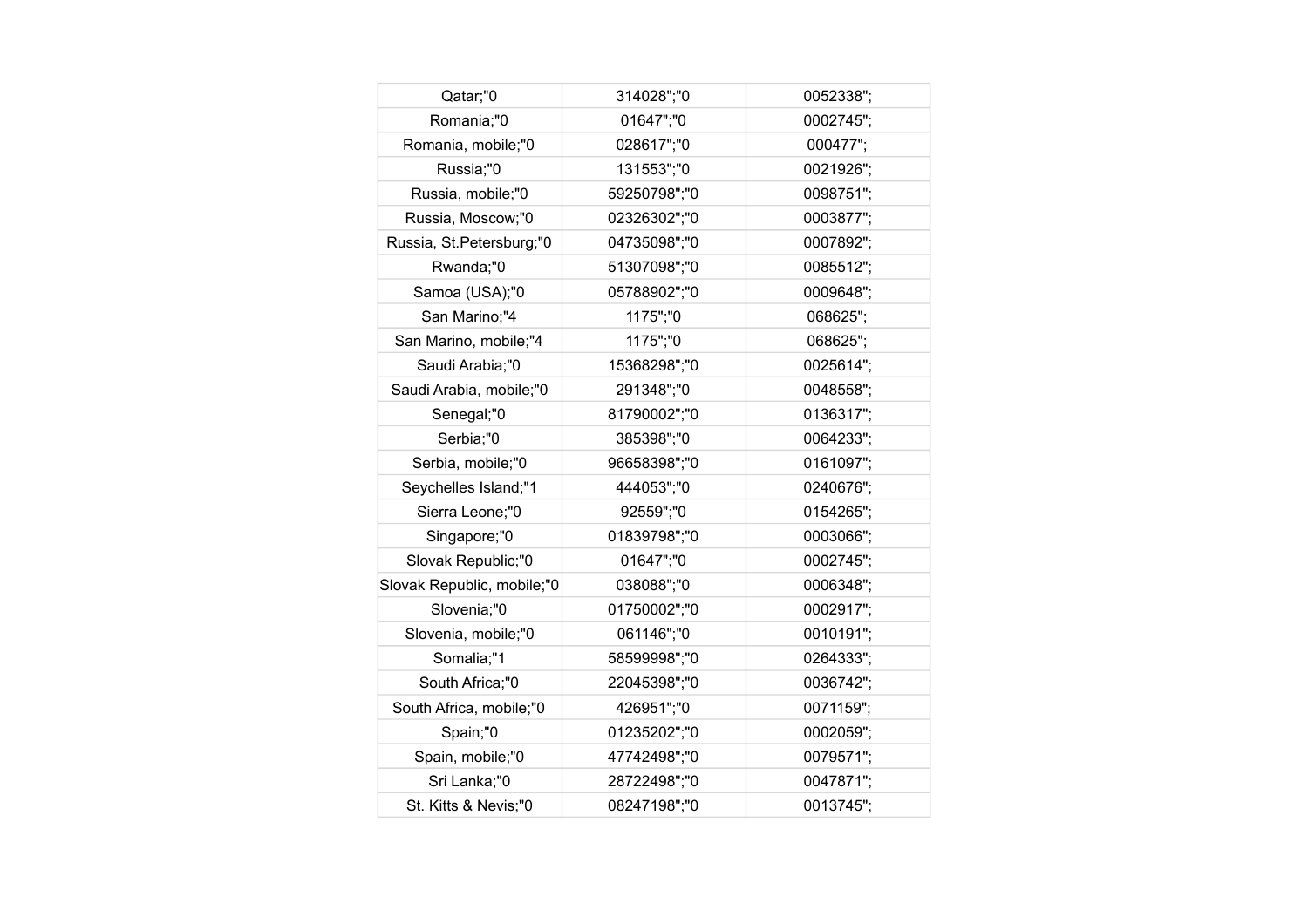| St. Lucia;"0                | 4758";"0     | 00793";   |
|-----------------------------|--------------|-----------|
| St. Maarten;"0              | 21268302";"0 | 0035447"; |
| St. Pierre & Miquelon;"0    | 27897702";"0 | 0046496"; |
| Pierre & Miquelon, mobile;  | 86754198";"0 | 014459";  |
| St. Vincent & Grenadines;"0 | 474531";"0   | 0079089"; |
| Sud Sudan;"0                | 918135";"0   | 0153023"; |
| Sudan;"0                    | 26169";"0    | 0043615"; |
| Sudan, mobile;"0            | 296106";"0   | 0049351"; |
| Suriname;"0                 | 269943";"0   | 0044991"; |
| Suriname, mobile;"0         | 555204";"0   | 0092534"; |
| Swaziland;"1                | 58599998";"0 | 0264333"; |
| Sweden;"0                   | 01235202";"0 | 0002059"; |
| Sweden, mobile;"0           | 03541098";"0 | 0005902"; |
| Switzerland;"0              | 03232302";"0 | 0005387"; |
| Switzerland, mobile;"1      | 19057598";"0 | 0198429"; |
| Syria;"0                    | 216489";"0   | 0036082"; |
| Taiwan;"0                   | 02997498";"0 | 0004996"; |
| Taiwan, mobile;"0           | 18048702";"0 | 0030081"; |
| Tajikistan;"0               | 38714298";"0 | 0064524"; |
| Tanzania;"0                 | 613782";"0   | 0102297"; |
| Thailand;"0                 | 07993398";"0 | 0013322"; |
| Timor East;"0               | 44312802";"0 | 0073855"; |
| Togo;"0                     | 70101198";"0 | 0116835"; |
| Trinidad & Tobago;"0        | 39221802";"0 | 006537";  |
| Tunisia;"1                  | 437075";"0   | 0239513"; |
| Turkey;"0                   | 08770302";"0 | 0014617"; |
| Turkey, mobile;"0           | 46321902";"0 | 0077203"; |
| Turkmenistan;"0             | 26311698";"0 | 0043853"; |
| Turks & Caicos Islands;"0   | 449472";"0   | 0074912"; |
| U.K.;"0                     | 01441098":"0 | 0002402"; |